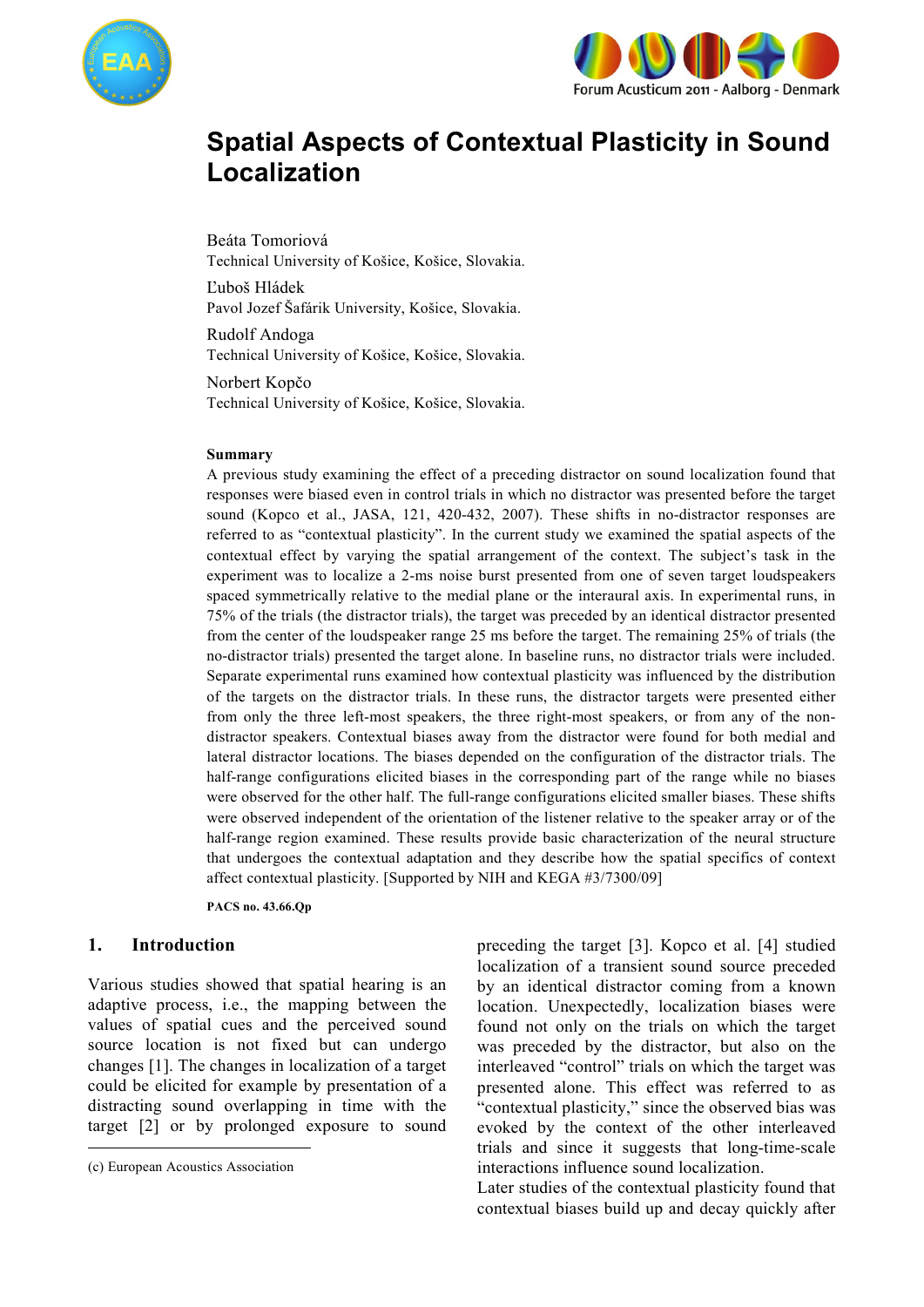

Figure 1. Experimental setup. The distractor was presented solely from the central (filled) loudspeaker. Black arrows indicate two possible subject orientations re. speaker array. Arrows above the loudspeaker array show three possible configurations of the context.

the onset/offset of the distractor trials [5], that they grow with frequency of the distractor trials [5], and that they depend on the spectro-temporal similarity between the target and the distractor sounds [6].

In the current study we examined the spatial aspects of the contextual plasticity. We manipulated the spatial properties of the context by varying the region from which the targets could come (relative to the fixed distractor position) on the distractor trials and by varying the region around the listener from which the experimental stimuli were presented (in front of the listener vs. to the side of the listener; Figure 1).

First, we examined whether the contextual effects differ when the effect is induced in front of the listener (i.e., near the median plane) compared to when the effect is induced on the side (lateral region). We hypothesized that the largest contextual shifts will be evoked near the median plane where the spatial auditory acuity is the largest (hypothesis H1).

Then we examined whether the contextual plasticity induced in one subregion (relative to the distractor location) generalizes to a subregion in which no plasticity was induced. We looked at three conditions differing by whether the distractor targets came only from locations to the left of the distractor, only from locations to the right of the distractor, or from both sides. Assuming that plasticity induced in one subregion generalizes to the other subregion, these different conditions allowed us to examine the nature of neural representation of auditory space in the structures in which contextual plasticity is induced.

Specifically, if the representation is Cartesian, then the shift induced in one subregion was expected to generalize to a shift of the same direction in the other subregion (similar to visually induced shifts, e.g., in [7]). On the other hand, if the representation is polar, then inducing a shift in one subregion was expected to generalize to a shift of an opposite direction in the other subregion (because these two subregions lie on the opposite sides relative to the distractor; similar to visually induced expansion observed, e.g., by [8]). Finally, when distractor targets are presented from both sides of the distractor, the Cartesian representation predicts that no shift will be induced (because the induced shifts would cancel out) while the polar representation predicts that the shift will be stronger than when the shift is induced in only one subregion. Since we hypothesized that the adaptation structure is relatively central, we expected the coordinate system to be Cartesian (hypothesis H2).

Finally, we examined how the pattern of generalization of contextual plasticity from one subregion to another depends on whether plasticity is induced ahead of the listener or to the side of the listener. Specifically, if the representation of auditory space in the adapted structure is polar (e.g., an Interaural-Time-Difference-based representation) then a different pattern of adaptation would be expected on the side (where our spatial set up crosses the pole) and ahead of the listener (where ITD changes uniformly with spatial location). On the other hand, no dependency on the relative subject-to-setup orientation was expected if the representation is Cartesian (or uniform). Again, as in H2, we hypothesized that the observed generalization will be independent of whether it is induced ahead of the listener or to the side of the listener (hypothesis H3) because the adapted structure is relatively central in the processing pathway.

## **2. Methods**

## **2.1. Experimental Setup and Procedure**

The experiment was performed in a sound-proof booth of  $3 \times 2 \times 3.1$  m. Seven loudspeakers were spaced with 11.25° separation in an arc around the subject (see Figure 1) 1.1 m away from the subject. The subject could be oriented relative to the center of the loudspeaker arc either medially (i.e., facing the midpoint of the loudspeaker arc) or laterally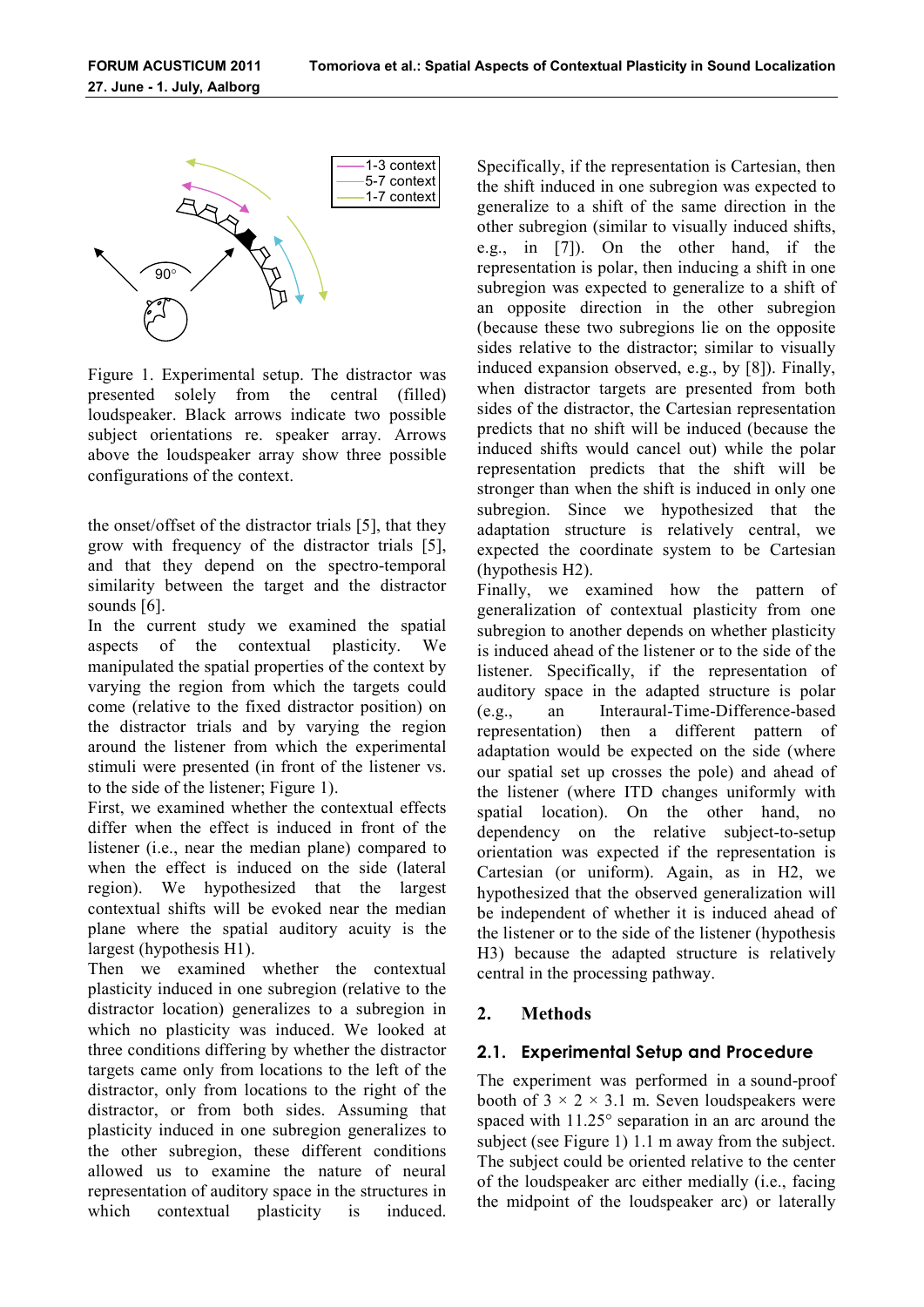

Figure 2. Mean bias in responses for medial (panel A) and lateral (panel B) subject's orientation. Each panel shows across-subject mean and withinsubject standard error in biases in responses relative to the actual target positions as a function of actual target position. The distractor was always target position #4. Target position #1 was  $33.75^{\circ}$ to the left of the distractor, target position #7 was 33.75° to the right of the distractor.

(such that the midpoint was aligned with the subject's interaural axis, either on the left or on the right).

Seven normal-hearing subjects participated in the experiment. Their task was to localize a target presented from one of the loudspeakers by pointing to the perceived location of the target using a hand-held pointer. The subjects were instructed to have their eyes closed during the experimental runs to prevent possible visual feedback.

The experiment contained two types of runs: 1) experimental runs in which in 75% of the trials (the distractor trials) the target was preceded by a distractor coming from the central loudspeaker and in the remaining 25% of the trials only the target was presented; 2) baseline runs in which all trials were without the distractor.

The target and the distractor were identical 2-ms broadband frozen noise bursts. The distractor-totarget onset asynchrony was 25 ms.

In each run the targets in the distractor trials were restricted to be presented from one of three regions (left half of the positions range, referred to in

figures as the 1-3 context, right half of the range, 5-7 context, or the whole range except the central position 1-7 context; see Fig. 1), which represented the three possible context configurations. The context configuration (as well as the subject's orientation) was fixed within a run. The nodistractor targets were always presented from the whole speaker range including the central position. The experiment consisted of 12 types of runs: 3 subject's orientations  $\times$  (3 context configurations + baseline run).

## **2.2. Data Analysis**

The median of the subject's responses was computed for each combination of type of the run, type of the trial (distractor/no-distractor), target speaker and subject. Responses biased more than 20° from the corresponding median were considered to be outliers and were excluded from the analysis.

Data were collapsed across left/right lateral orientation since responses were approximately symmetrical.

The effect of the context was computed as the difference between the no-distractor responses in the experimental runs and in the baseline run. This bias was referred to as the "contextual bias". Across-subject mean biases (and within-subject standard errors of the means) were analyzed.

## **3. Results**

Figure 2 shows the biases in subjects' responses relative to the actual target positions for medial (panel A) and lateral (panel B) orientation. The responses for medial orientation were biased approximately up to 5°, and for lateral orientation up to 25°, even in the baseline condition (orange line). The biases in baseline condition suggest that subjects tended to shift their responses towards the center of the positions range. Large biases for lateral orientation for target positions #5-7 (behind the interaural axis) is most likely related to the method of responding (listener's difficulty to point behind the interaural axis) or to the confusion of positions "in front of" and "behind" interaural axis. However, the differences between the context configurations are similar for the two orientations, suggesting that the deviation in the responses to the targets coming from behind the interaural axis did not influence how context affected these responses.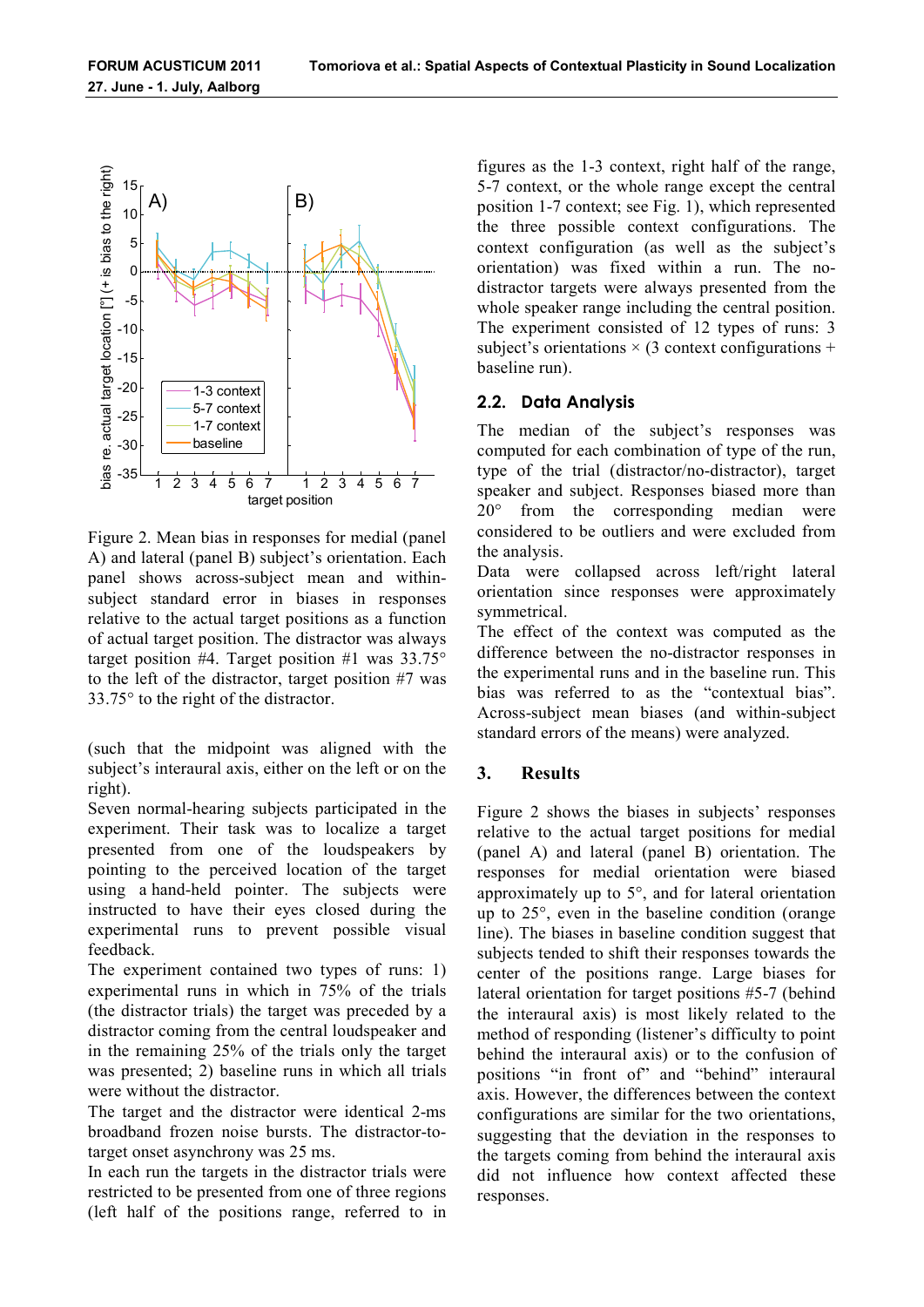

Figure 3. Contextual bias for medial (panel A) and lateral (panel B) orientation. Each panel shows across-subject mean and within-subject standard error in biases of responses relative to baseline conditions as a function of actual target position.

The biases from Figure 2 were subjected to a 3 way repeated measures ANOVA (with Box-Geisser-Greenhouse correction) with factors of target position  $(\#1-7)$ , context  $(1-3 \text{ context}, 5-7)$ context, 1-7 context, baseline) and orientation (medial vs. lateral). The analysis found a significant main effect of the target position  $(F_{6,36}=24.02, p<0.01)$ , a significant main effect of context  $(F_{3,18}=9.99, p<0.01)$ , a significant context  $(F_{3,18}=9.99, p<0.01)$ , a orientation × target position interaction  $(F_{6,36}=16.93, p<0.01)$ , and a significant context  $\times$ target position interaction ( $F_{18,108}$ =4.57, p<0.01).

To examine the effect of the context, we plotted the biases in the experimental conditions from Fig. 2 relative to the baseline condition (Figure 3). In the half-range context conditions (blue and purple lines), biases of 5-10° away from the distractor were observed for targets presented from the same part of the range as context (target positions #1-3 for 1-3-context and #5-7 for 5-7-context). This shift in responses generalized to the middle position (target position #4) from which the distractor was presented. On the other hand, no biases (or small biases) were observed for positions from the other part of the range. This pattern of biases was observed for both the medial and lateral orientations, although for the lateral orientation the pattern was less clear, possibly due

to the distortions in responses (note that the standard errors were larger for lateral orientation).

In the whole-range context condition, the contextual effect was smaller than in the half-range context condition (in Fig. 3 green line falls closer to the 0-line than the respective blue or purple lines).

The effect of all three context conditions differed very little within the group of target positions #1-3 or the group of target positions #5-7. Therefore, in the next analysis, the biases were averaged across the target positions within each group. To focus on the effect of presence/absence of the context within a particular subregion on the contextual biases, we re-grouped the data according to targetcontext spatial coincidence. Specifically, we divided the no-distractor target responses into ONcontext group (targets coming from one of the locations from which distractor targets could come as well in the half-range runs), OFF-context (targets coming from one of the locations from which no distractor targets come in a given halfrange run), and ON-context-all group (targets in the whole-range context condition). A new threeway, repeated-measures ANOVA was performed,



Figure 4. Bias relative to baseline condition. Data were divided according to target-context spatial coincidence into ON-context, OFF-context and ON-context-all groups. ON-context indicate the data from the subregion where context was presented (targets from positions #1-3 for 1-3 context and #5-7 for 5-7 context), OFF-context group indicate the data from subregion where no context was presented (targets from positions #1-3 for 5-7 context and positions #5-7 for 1-3 context) and ON-context-all represent the 1-7 context condition. Data were averaged across target positions within subregion and across orientation. Bars show across-subject mean and within-subject standard error.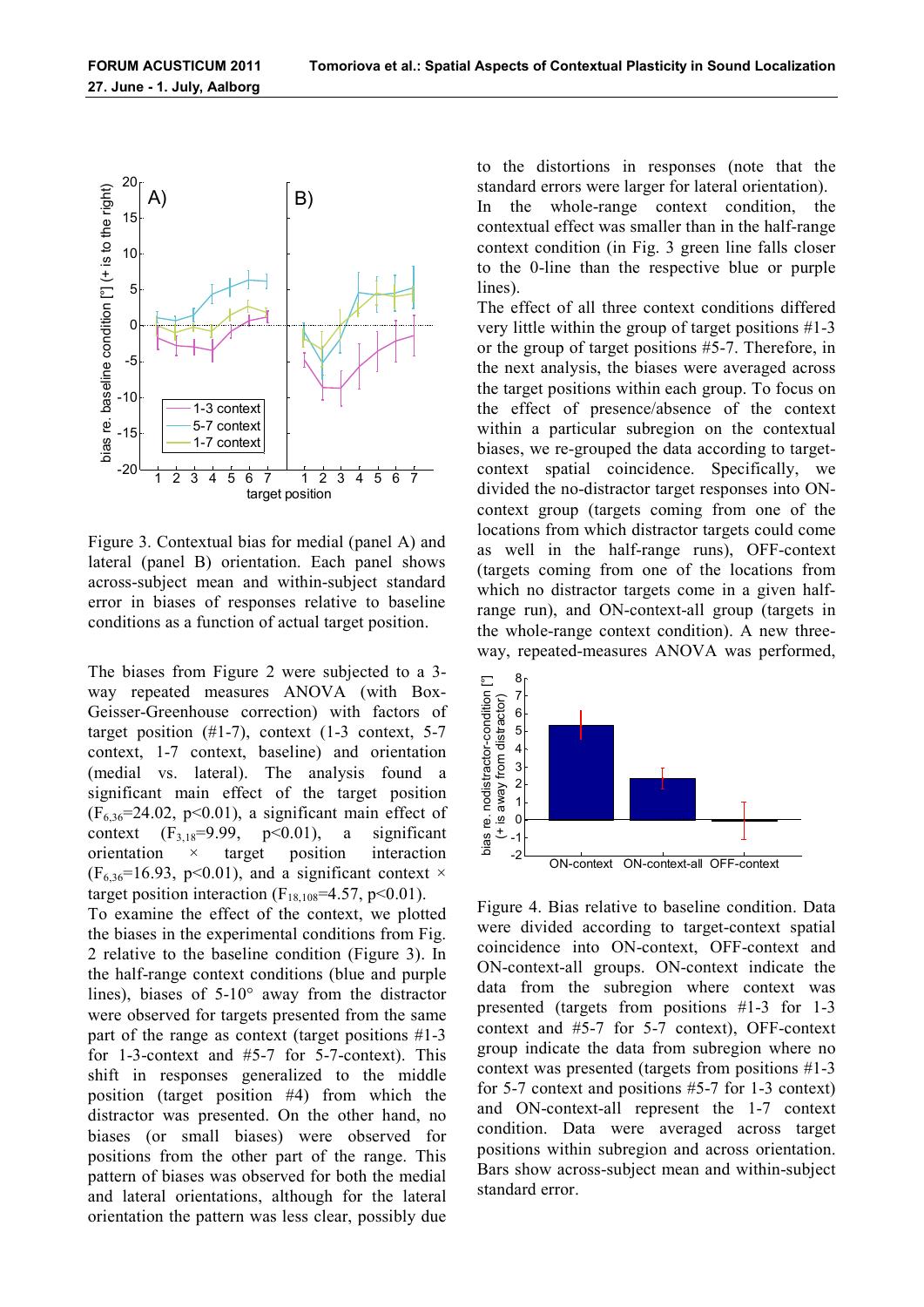with the factors of orientation, target-context spatial coincidence (ON-context, OFF-context, ON-context-all) and subregion (1-3, 5-7). The analysis found a significant main effect of context  $(F_{2,12}=13.19, p<0.01)$  while no other main effect or interaction was significant. The absence of significant interaction suggests that the contextual effect did not depend on whether the distractortargets were presented to the left or to the right of the distractor, or whether the orientation was medial or lateral.

Figure 4 summarizes the overall pattern of the effect of the context by plotting the biases for each context subregion averaged across target positions within the 1-3 or 5-7 subregions, across the two subregions, and across orientation. Contextual biases of up to 5° were observed in the subregion in which the context was presented (ON-context group), while no contextual biases were observed in the subregion in which no context was presented (OFF-context group). Finally, when context was presented on both sides of the distractor, the biases were smaller than when the context was on only one side (ON-context-all is smaller than the ONcontext group).

## **4. Conclusions**

The current study examined contextual biases induced when localization task was performed either near the median plane or for lateral sources. No difference was found between the contextual effects for the two orientations (not consistent with H1), suggesting that the contextual effect is not dependent on localization acuity.

In the half-range runs, the biases were observed in the subregion of auditory space in which the contextual trials were presented, but not in the other subregion. This indicates that no generalization of the contextual effect occurs. However, when the context was presented on both sides relative to the distractor, the contextual biases for the targets in either subregion were smaller than when the context was presented solely within one subregion, indicating that some form of generalization or interaction between the two subregions did occur. These ambiguous results for generalization of the contextual effect make it difficult to identify the form of neural representation in which the contextual effect is induced, since our predictions were based on an assumption that generalization to a no-distractor subregion would occur. Since no biases were

observed for subregion with no context, we will consider only whole-range context condition. The contextual biases in this condition were smaller compared to when the context was presented solely within the subregion. This pattern of results is consistent with a topographic Cartesian population code (consistent with hypothesis H2) in which each spatial location is represented by a single neural unit and in which each unit influences the activation of its neighbors within a certain radius [3]. In such a population code, it is expected that the shift will be induced at the locations from which contextual targets were presented. If it is assumed that the shifts generalize to the neighborhood of the contextual targets, it is expected that the perceived location of the central speaker, but not of the speakers from the region in which no context was presented, shifts because the central speaker is closest to the contextual targets. It is also expected that the whole-range context condition induces a weaker contextual shift if it is assumed that the units interact across a wide enough neighborhood because the shifts in spatial representation of the units sensitive to locations from opposite sides of the distractor partially cancel each other. A quantitative analysis needs to be performed in order to confirm that such model is consistent with the experimental data.

The dependency of the generalization of the contextual effect on whether the plasticity was induced ahead of the listener or to the side of the listener was not found, again supporting the Cartesian form of neural representation (consistent with H3).

While the model described above can account for the observed pattern of results, it does not explain the cause of the observed shifts. Specifically, the shifts in responses could be caused by a range of factors, including a simple bottom-up adaptation of the neural spatial representation, a top-down effect of a change in attentional distribution, or changes of listeners' expectation caused by the presence of the contextual trials.

Also, the current results and the proposed model do not allow us to determine where in the neural pathway the effect occurred, beyond saying that the representation does not appear to be polar (like the early, ITD-based spatial representations).

In summary, these results suggest that the contextual effect is more complex than simple uniform shifting or expanding of whole auditory spatial representation and that it is potentially influenced by top-down processes such as